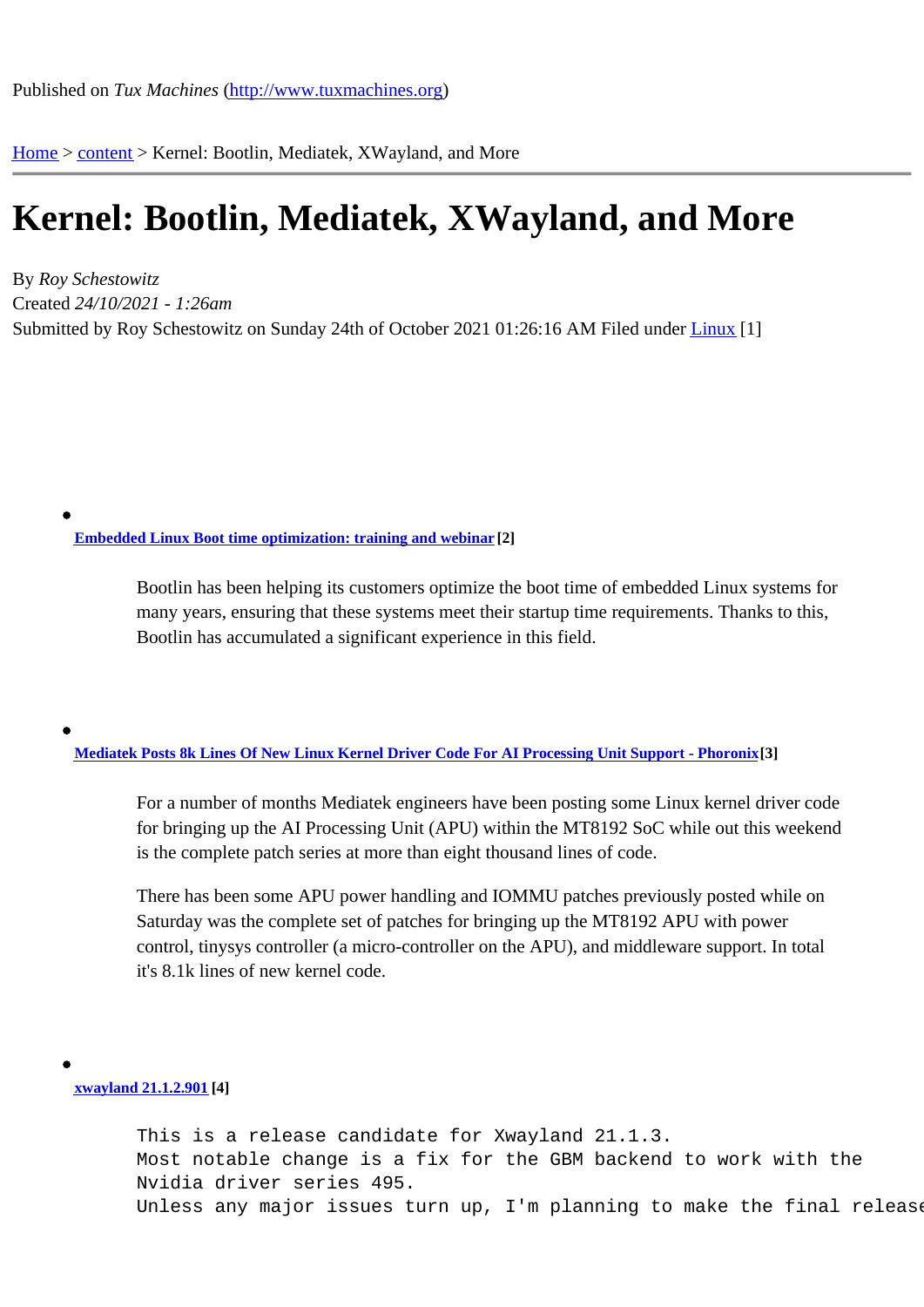in the coming weeks. James Jones (1): Use EGL\_LINUX\_DMA\_BUF\_EXT to create GBM bo EGLImages Olivier Fourdan (5): xwayland/shm: Avoid integer overflow on large pixmaps xwayland: Set GLVND driver based on GBM backend name xwayland: Clear tablet cursor pending frame cb xwayland/test: Don't catch errors in run-piglit.sh Bump version to 21.1.2.901 Povilas Kanapickas (1): glamor: Fix handling of 1-bit pixmaps Simon Ser (1): xwayland: fix xdg\_output leak git tag: xwayland-21.1.2.901

XWayland 21.1.3 Nears With Support For NVIDIA 495 Driver's GBM - Phoronix[5]

The release candidate to XWayland 21.1.3 is out today with just a few changes but made [significant by support for the NVIDIA 495 series driver GBM](https://www.phoronix.com/scan.php?page=news_item&px=XWayland-21.1.3-RC) code path.

XWayland 21.1.3 is the next point release to this code that is spun out from the upstream X.Org Server for delivering standalone XWayland releases separate from tagged xorg-server versions. XWayland 21.3. has only a handful of fixes like an XDG\_Output memory leak fix, fixed handling of 1-bit pixmaps in GLAMOR, avoiding possible integer overflows on large pixmaps, and other maintenance items.

Vulkanised Fall 2021 Material Available - Autodesk Has Begun Using MoltenVK - Phoronii6]

Last week was the virtual Vulkanised Fall 2021 event hosted by The Khronos Group. The two[day event was focused on all things Vulkan and for those that miss](https://www.phoronix.com/scan.php?page=news_item&px=Vulkanised-Fall-2021-Materials)ed it all of the slide decks and other material are now available.

This was a two-day virtual affair focused on the high performance graphics and compute API featuring a current status update around features like ray-tracing and video encode/decode, interesting usages of Vulkan, and related work like Arm's astcenc encoder, HLSL shader compilation, and more.

## **Linux**

Source URL: http://www.tuxmachines.org/node/157124

[Links:](http://www.tuxmachines.org/taxonomy/term/63) [1] http://ww[w.tuxmachines.org/taxonomy/term/63](http://www.tuxmachines.org/node/157124)